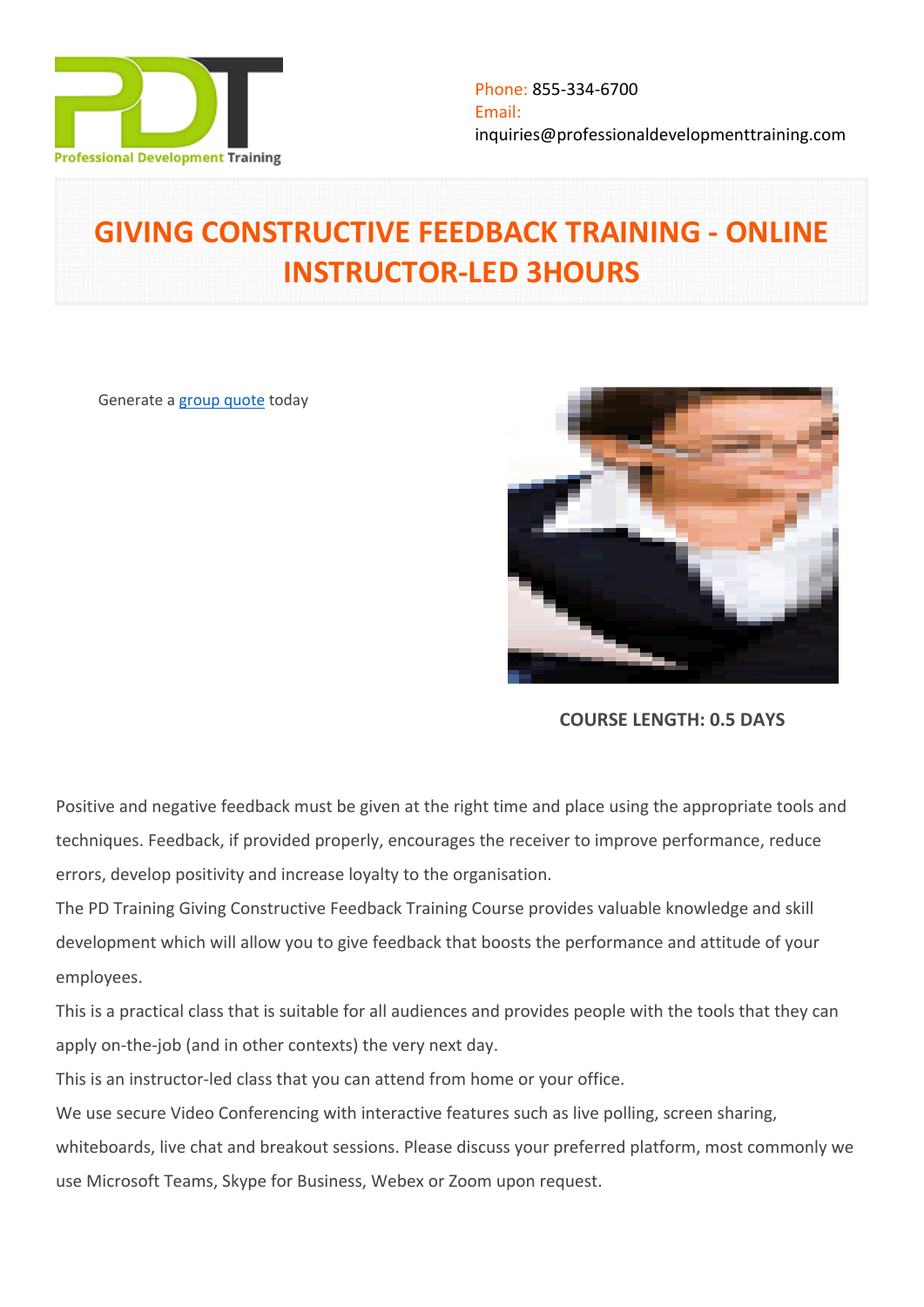These courses are facilitated in English, and are open to people from different industries across Australia, New Zealand, Singapore, Malaysia and Hong Kong - this is a short but powerful learning experience that gives you global collaboration opportunities.

Our trainers and processes have been refined to give you a personalised learning experience where it is specifically targeted to your needs.

\*\*Please note, these classes run to a very tight schedule, please follow the invitation and join the class 10 minutes prior to commencement so you are ready to participate and don't miss a minute! **Be ready** - check your device is ready to go by use this [test link](https://zoom.us/test).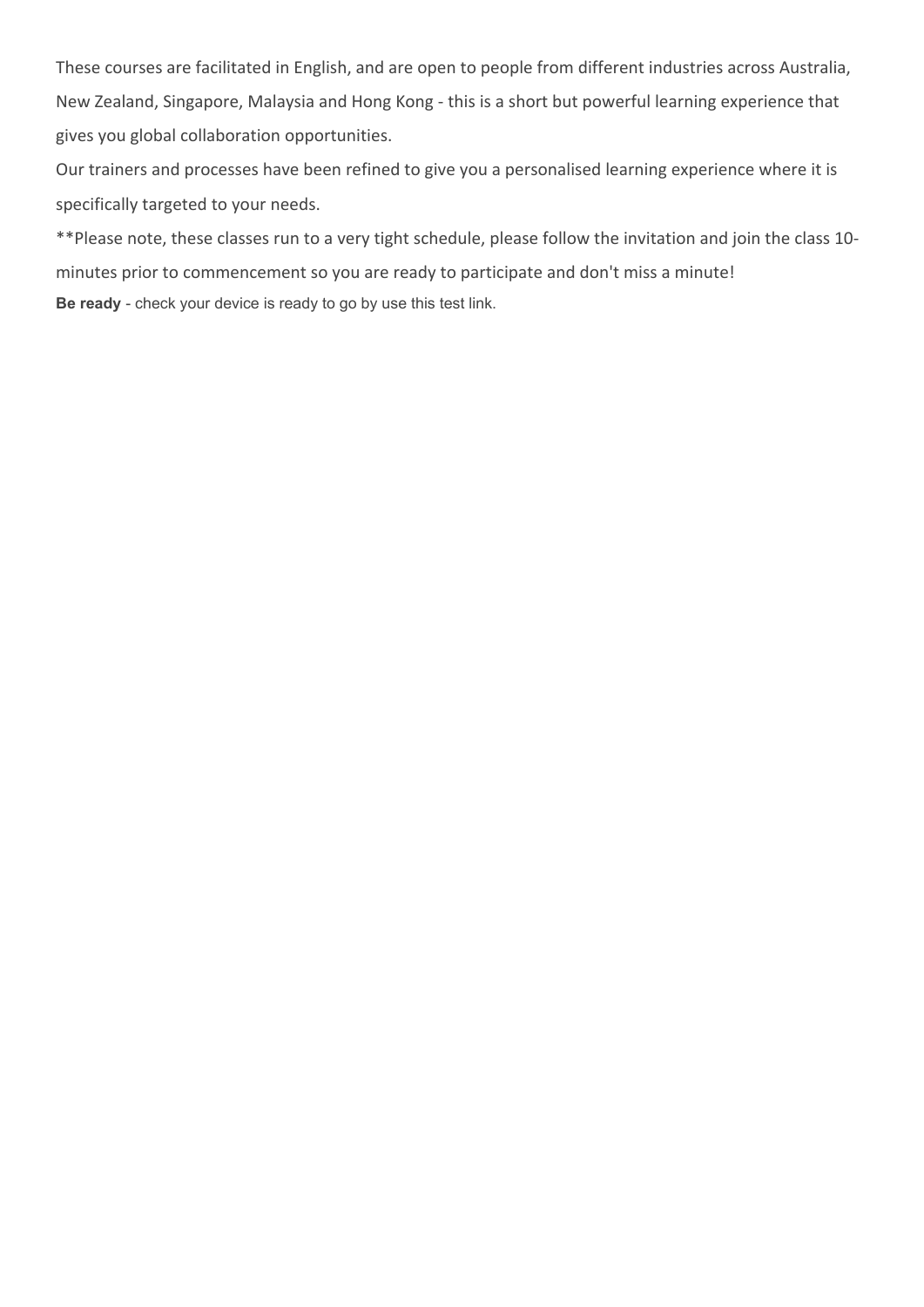### **GIVING CONSTRUCTIVE FEEDBACK TRAINING - ONLINE INSTRUCTOR-LED 3HOURS COURSE OUTLINE**

#### **FOREWORD**

This Giving Constructive Feedback Training Course helps participants develop skills in providing structured feedback for effective and lasting improvements. During this training course, participants receive training in using communication strategies, providing feedback in real situations, applying a framework for formal and informal feedback and much more.

The extensive course helps develop essential skills in delivering constructive feedback that positively impacts an individual and the company.

#### **OUTCOMES**

#### **After completing this course, participants will have learned to:**

- Explain why feedback is essential
- Use non-verbal messages
- Interpret the speech and actions of people
- Apply a framework for providing formal or informal feedback
- Use descriptive language in delivering feedback
- Describe six characteristics of effective feedback
- Probe effectively
- Stay neutral and rational
- Be descriptive for easy understanding
- Listen, accept and change
- Provide feedback in real situations
- Understand feedback definitions and terminology
- Speak clearly
- Use communication strategies
- Understand the characteristics of effective feedback
- Receive feedback graciously
- Test the waters through role playing

#### **MODULES**

#### **Lesson 3: Speaking Clearly**

- Being Descriptive
- Staying Neutral

#### **Lesson 4: Communication Strategies**

- Basic Skills
- $\bullet$  Probing
- Non-Verbal Messages
- Interpretation Exercise

#### **Lesson 5: Characteristics of Effective Feedback Lesson 7: Testing the Waters**